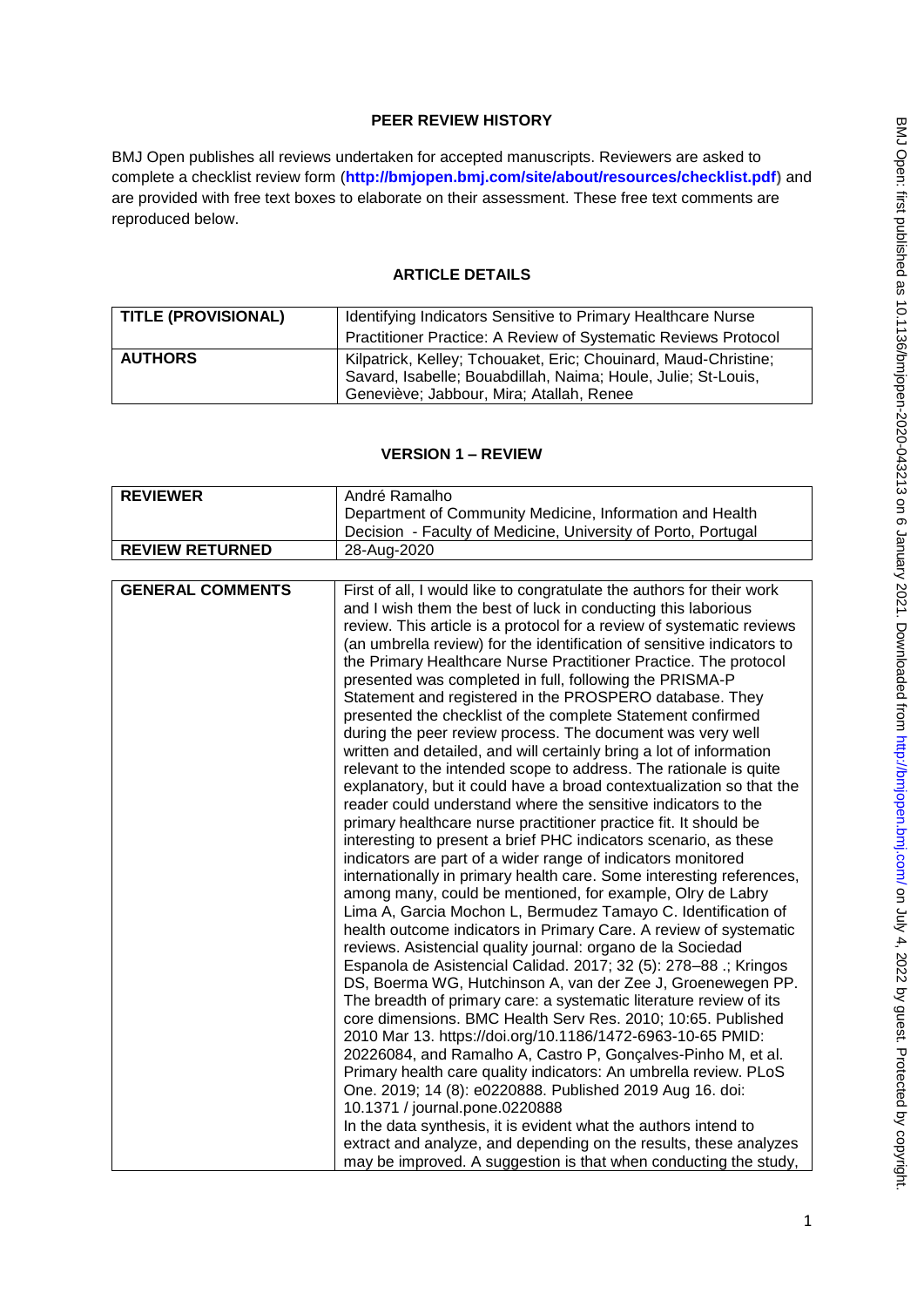|                         | assign referenced categorizations, thus avoiding arbitrary forms of                                                                                                                                                                                                                                                                                                                                                                                                                                                                                                                                                                                                                                                                                                                                                                                                                                                                                                                                                                                                                                       |  |
|-------------------------|-----------------------------------------------------------------------------------------------------------------------------------------------------------------------------------------------------------------------------------------------------------------------------------------------------------------------------------------------------------------------------------------------------------------------------------------------------------------------------------------------------------------------------------------------------------------------------------------------------------------------------------------------------------------------------------------------------------------------------------------------------------------------------------------------------------------------------------------------------------------------------------------------------------------------------------------------------------------------------------------------------------------------------------------------------------------------------------------------------------|--|
|                         | classification. I am looking forward to reading the final article soon.                                                                                                                                                                                                                                                                                                                                                                                                                                                                                                                                                                                                                                                                                                                                                                                                                                                                                                                                                                                                                                   |  |
|                         |                                                                                                                                                                                                                                                                                                                                                                                                                                                                                                                                                                                                                                                                                                                                                                                                                                                                                                                                                                                                                                                                                                           |  |
| <b>REVIEWER</b>         | Marcelo Pellizzaro Dias Afonso                                                                                                                                                                                                                                                                                                                                                                                                                                                                                                                                                                                                                                                                                                                                                                                                                                                                                                                                                                                                                                                                            |  |
|                         | Universidade Federal de Minas Gerais, Brazil.                                                                                                                                                                                                                                                                                                                                                                                                                                                                                                                                                                                                                                                                                                                                                                                                                                                                                                                                                                                                                                                             |  |
| <b>REVIEW RETURNED</b>  | 07-Sep-2020                                                                                                                                                                                                                                                                                                                                                                                                                                                                                                                                                                                                                                                                                                                                                                                                                                                                                                                                                                                                                                                                                               |  |
|                         |                                                                                                                                                                                                                                                                                                                                                                                                                                                                                                                                                                                                                                                                                                                                                                                                                                                                                                                                                                                                                                                                                                           |  |
| <b>GENERAL COMMENTS</b> | This is a well-described, relevant systematic review protocol. The<br>results can subsidize markedly changes in health public policies.<br>The PRISMA-P checklist was completely attended. I recommend<br>an adjustment in the Search Strategy description. The expression<br>"receiving PHCNP care" ("P" topic of the PICO question, in<br>Appendix 1, line 20) should be replaced by "receiving primary care"<br>or similar expression, once the PHCNP is actually the intervention<br>of interest in this research. This correction doesn't influence in the<br>defined search terms. I also suggest including the following<br>electronic databases in the search strategy: Health Evidence<br>(https://www.healthevidence.org/), Heath Systems Evidence<br>(https://www.healthsystemsevidence.org/), and PDQ-Evidence<br>(https://www.pdq-evidence.org/). Finally, I suggest a more explicit<br>statement in Data Extraction section about presenting the evidence<br>quality (RoBs) of the individual studies from the included reviews,<br>besides the assessment of review quality. Best regards. |  |

# **VERSION 1 – AUTHOR RESPONSE**

Reviewer: 1

The rationale is quite explanatory, but it could have a broad contextualization so that the reader could understand where the sensitive indicators to the primary healthcare nurse practitioner practice fit. Done.

Page 5 (Lines 137-145)

It should be interesting to present a brief PHC indicators scenario, as these indicators are part of a wider range of indicators monitored internationally in primary health care.

Done.

Page 5 (Lines 145-148)

Some interesting references, among many, could be mentioned, for example, Olry de Labry Lima A, et al. Asistencial quality journal. 2017; 32 (5): 278–88; Kringos DS, et al. BMC Health Serv Res. 2010; 10:65; [PubMed](http://www.ncbi.nlm.nih.gov/entrez/query.fcgi?db=PubMed&cmd=Search&term=BMC%20Health%20Serv%20Res%5bJournal%5d%20AND%2010%5bVolume%5d%20AND%2065%5bPage%5d&doptcmdl=DocSum) and Ramalho A, et al. PLoS One. 2019; 14 (8): [PubMed](http://www.ncbi.nlm.nih.gov/entrez/query.fcgi?db=PubMed&cmd=Search&term=PLoS%20One%5bJournal%5d%20AND%2014%5bVolume%5d%20AND%208%5bPage%5d&doptcmdl=DocSum) e0220888.

We incorporated the suggested references in the Background and Data Synthesis Sections of our manuscript.

Page 5 (Lines 137-140, Lines 140-144); Page 9

(Lines 287-291)

In the data synthesis, it is evident what the authors intend to extract and analyze, and depending on the results, these analyzes may be improved. A suggestion is that when conducting the study, assign referenced categorizations, thus avoiding arbitrary forms of classification

We included a description of the different categorizations we will use for the outcomes of care (with examples) provided by PHCNPs in the Data Synthesis Section.

Page 9 (Lines 287-291)

Reviewer: 2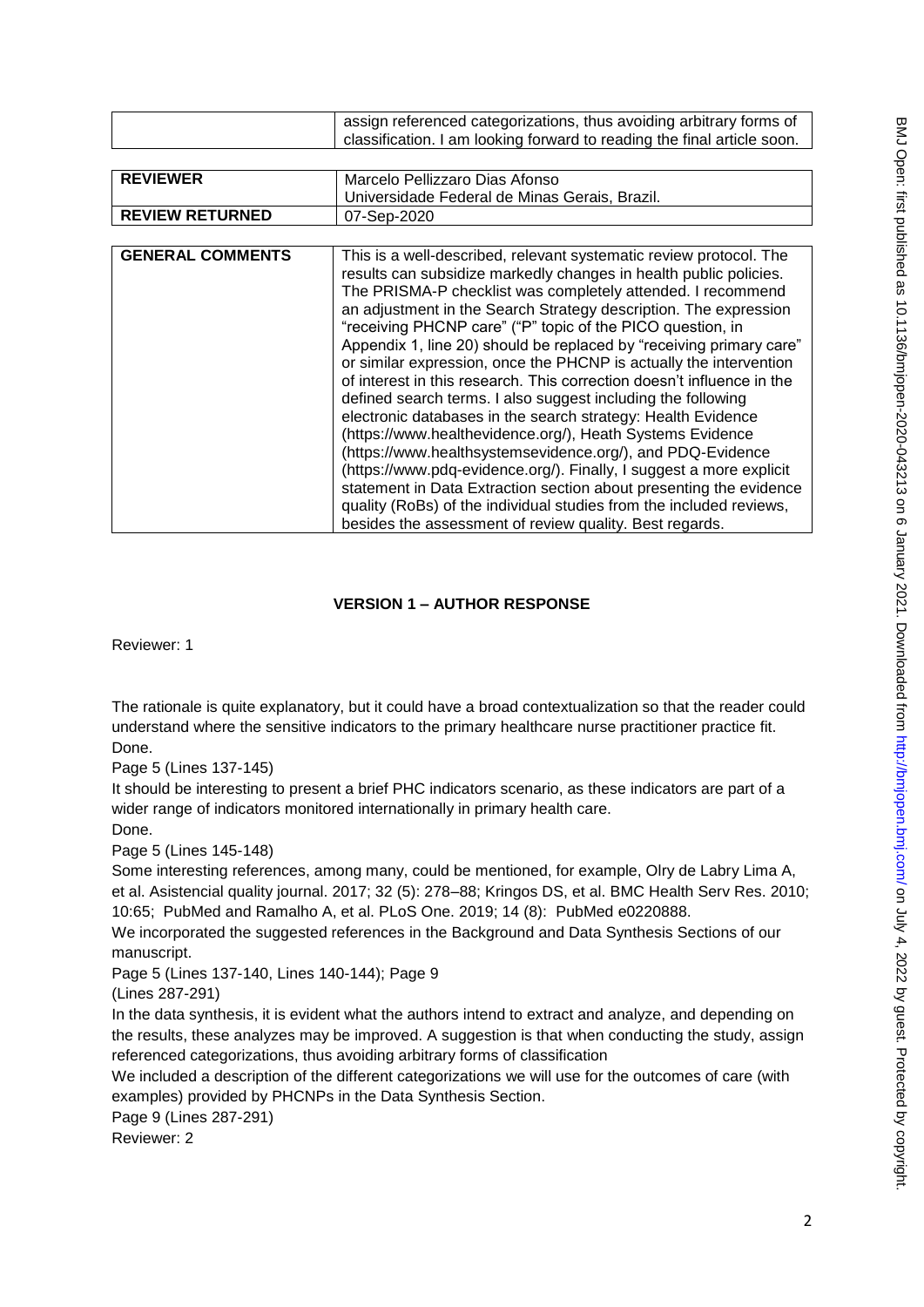I recommend an adjustment in the Search Strategy description. The expression "receiving PHCNP care" ("P" topic of the PICO question, in Appendix 1, line 20) should be replaced by "receiving primary care" or similar expression, once the PHCNP is actually the intervention of interest in this research. This correction doesn't influence in the defined search terms

We have revised the expression to "receiving care from PHCNPs" in the Manuscript and Appendix 1. We did not change exactly as suggested because researchers have argued that PHCNP contributions are related to the delivery of primary healthcare services, as well as a more holistic approach to patient care. (e.g., Carryer and Adams

2017: dx.doi.org/10.1016/j.colegn.2016.12.001; Grant et al.,

2017: http://dx.doi.org/10.1016/j.ijnurstu.2017.06.011; Muldoon et al., 2006: doi:

10.1007/BF03405354)

Page 6 (Line 189); Appendix 1

(Page 1)

I also suggest including the following electronic databases in the search strategy: Health Evidence [\(https://www.healthevidence.org/\)](https://www.healthevidence.org/), Heath Systems Evidence

[\(https://www.healthsystemsevidence.org/\)](https://www.healthsystemsevidence.org/), and PDQ-Evidence [\(https://www.pdq-evidence.org/\)](https://www.pdq-evidence.org/) We included the three databases and mentioned them in the Abstract and Database Search Sections.

Page 3 (Lines 88-89); Page 7

(Lines 238-239)

Finally, I suggest a more explicit statement in Data Extraction section about presenting the evidence quality (RoBs) of the individual studies from the included reviews, besides the assessment of review quality.

Done.

Page 8 (Lines 271-272)

## **VERSION 2 – REVIEW**

| <b>REVIEWER</b>         | Andre Ramalho<br>MEDCIDS - Department of Community Medicine, Information and                                                                                                                                                                                                                                                                                    |
|-------------------------|-----------------------------------------------------------------------------------------------------------------------------------------------------------------------------------------------------------------------------------------------------------------------------------------------------------------------------------------------------------------|
|                         | Health Decision Sciences, Faculty of Medicine, University of Porto,<br>Porto, Portugal.                                                                                                                                                                                                                                                                         |
| <b>REVIEW RETURNED</b>  | 26-Oct-2020                                                                                                                                                                                                                                                                                                                                                     |
|                         |                                                                                                                                                                                                                                                                                                                                                                 |
| <b>GENERAL COMMENTS</b> | Dear authors.<br>Indicators Sensitive to Primary Healthcare Nurse Practitioner<br>Practice is a really very interesting and relevant topic, and will<br>certainly contribute to the primary health care quality improvement<br>management, pratice and research. All my questions were<br>considered and I have no objection to the publication of the article. |
|                         | <b>Best Regards!</b>                                                                                                                                                                                                                                                                                                                                            |

| <b>REVIEWER</b>        | Marcelo Pellizzaro Dias Afonso                |  |
|------------------------|-----------------------------------------------|--|
|                        | Universidade Federal de Minas Gerais (Brazil) |  |
| <b>REVIEW RETURNED</b> | 15-Nov-2020                                   |  |
|                        |                                               |  |

| <b>GENERAL COMMENTS</b> | This is a relevant, well described overview of systematic reviews<br>protocol. The protocol adequately fulfilled the PRISMA-P checklist.<br>The databases and search terms chosen by authors are suitable<br>and comprehensive. All the corrections and adjustments done<br>were appropriate. I did a suggestion in the first revision of this<br>protocol that it wasn't attended. I suggested (and I still suggest) a<br>minor revision in the description of the Type of Participants (line |
|-------------------------|------------------------------------------------------------------------------------------------------------------------------------------------------------------------------------------------------------------------------------------------------------------------------------------------------------------------------------------------------------------------------------------------------------------------------------------------------------------------------------------------|
|                         | 188) as well as in the PICO question (Appendix 1). Technically,                                                                                                                                                                                                                                                                                                                                                                                                                                |